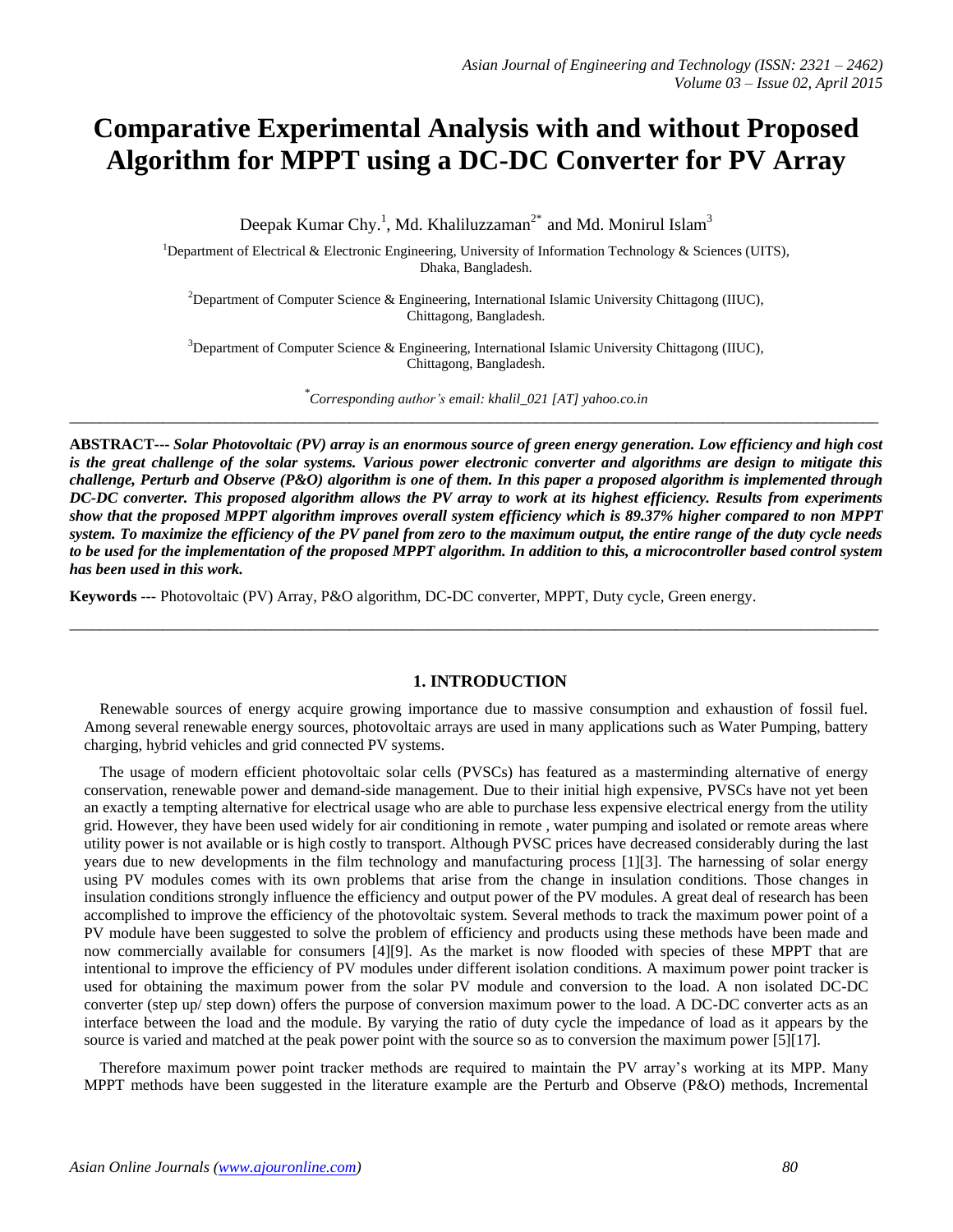Conductance (IC) methods and constant voltage methods. etc. [10][14]. In this paper the most popular of MPPT technique (Perturb and Observe (P&O) method, Buck DC-DC converters will involve in Implementation phase shows in Fig. 1 [13].



**Figure 1:** PV Module and DC/DC Converter with MPPT

 The remaining paper is organized as follows. In section II, PV System Characteristics is described. In section III, System Description is given. In section IV Proposed MPPT Method is explained and Performance and Analysis are given in section V. The paper is concluded in section VI.

#### **2. PV SYSTEM CHARACTERISTICS**

 A solar cell basically a p-n semiconductor junction. When exposed to light, a dc current is generated. The generated current varies linearly with the solar irradiance. The standard equivalent circuit of the PV cell is shown in Fig. 2.



**Figure 2:** Equivalent Circuit of PV Solar Cell

The basic equation that describes the (I-V) characteristics of the PV model is given by the following equation:

$$
I = I_L - I_0 \left( e^{\frac{q(V + IRs)}{kT}} - 1 \right) - \frac{V + IRs}{IRp} \tag{1}
$$

Where,

I is the cell current (A)

 $I<sub>L</sub>$  is the light generated current (A)

 $I_0$  the diode saturation current

q is the free charge of electron =  $1.6x10^{-19}$  (coul)

K is the Boltzmann constant( $J/K$ )

T is the cell temperature (K)

Rs and Rp are cell series and shunt resistance (ohms)

V is the cell output voltage (V).

 Solar panels convert photons from the sun striking their surfaces into electricity of a characteristic voltage and current. The solar panel's electrical output can be plotted on a graph of voltage vs. current: an I-V curve. We represent the current in amps and V represents the voltage in volts. The resulting line on the graph shows the current output of the panel for each voltage at a specific light level and temperature shows in Fig. 3. The current is constant unit reaching the higher voltages, when it falls off rapidly. This I-V curve is applicable to the electrical output of all solar panels.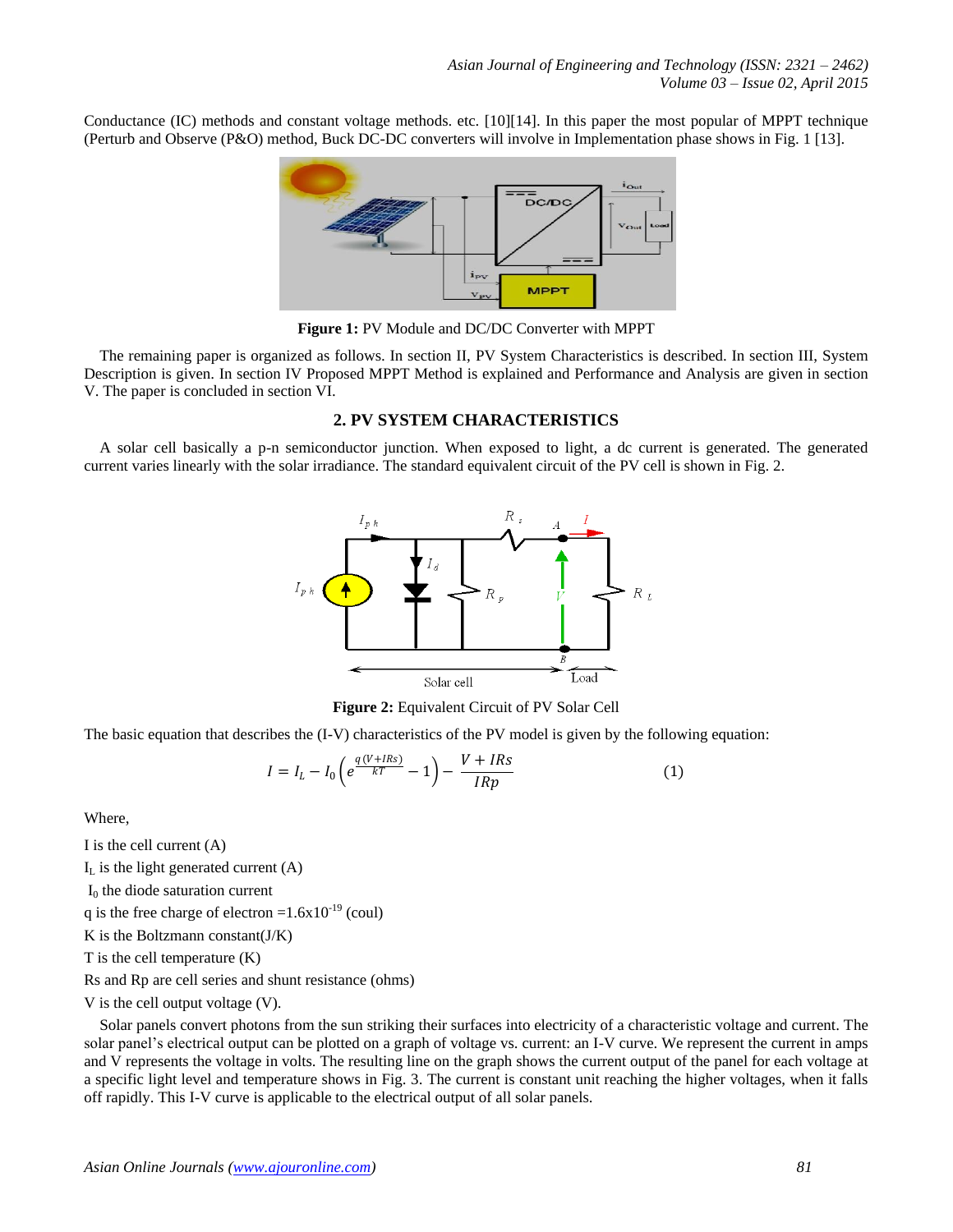

**Figure 3:** Solar Panel IV Curve with MPPT

### **2.1 MPPT in PV Solar System**

 MPPT [6] is for Max Power Point Tracking for the case of solar cell to draw maximum power possible from them, for the specified environmental and structural condition. MPPT is automatic electronic control to adjust the electrical load. This are the algorithms developed and applied in designing and driving the on grid /off grid specialized converters / inverters, which are to use in between solar cell and load center. Main causes to search for MPP are ambient temperature and irradiance related. As temperature rises, the output power decreases up to 22% for 50 degree which is seen in fig 3.

The causes behind this temperature effect are:

- i. Increased temperature makes the outer band electrons to gain more energy. So that, the effective band gap becomes smaller then.
- ii. Most of the parameters are affected by lower band gap energy to produce less output voltage and power. Mostly, the open circuit voltage.

 The amount of solar irradiation is dependent upon geographical position, rain condition over years and other issues. But, still a MPPT can be useful to increase the power drawn during these condition, to 5% more if effectively employed [6][18].

Now every PV panel has its own I-V pattern because of:

- 1. Manufacturing tolerance
- 2. Shading difference
- 3. Dust deposited
- 4. Angular displacement in mounted position.
- 5. Miscellaneous

 For a specific panel with a fixed environmental condition, the maximum power can be corresponds to the knee point in I-V curve.



**Figure 4:** Working Principal of any MPPT Algorithm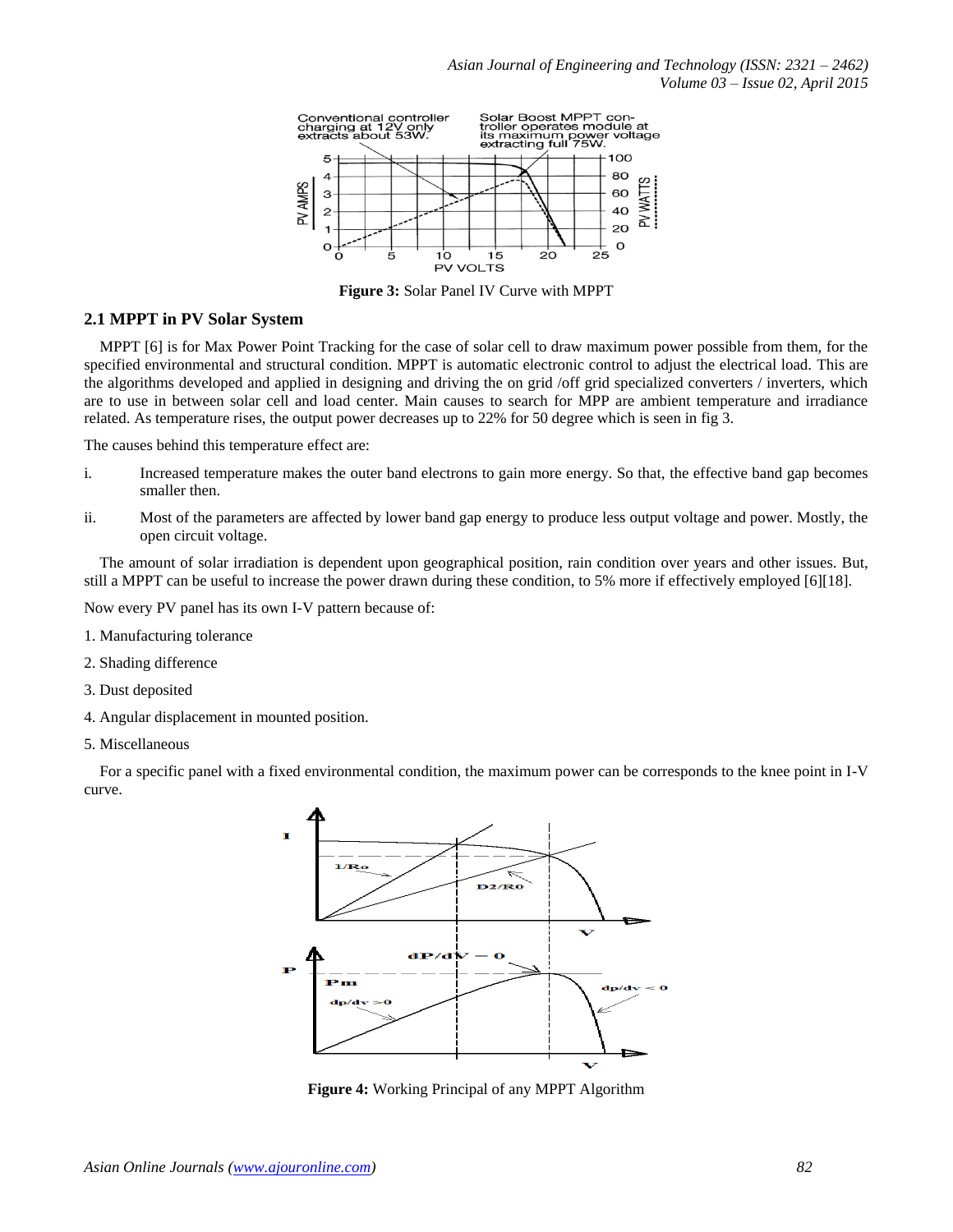So, for the definite pattern, an algorithm will search for that Vm, to vary a converter / inverters, duty / input resistance to get that Vm at the output. The resultant Pm is drawn to the load.

Let the controller is taking P and V as in samples.

Then, difference is measured by it as:

 $dp = \{p(k+1) - p(k)\}\$ 

 $dv = \{v(k+1) - v(k)\}\$ 

so, dp/dv is compared to be  $>$  or  $=$  or  $<$  zero.

Satisfying,  $dp/dv = 0$ , the MPPT controller will drive an output to vary the input resistance to the PV panel, for maximum power to draw.

 Now this controller can be a DC-DC converter of either buck or boost, situated in between the PV panel and load for what, duty can be varied as to get to the MPP. Considering, a buck converter,

 $V_{\text{out}} = D \times V_{\text{in}}$ 

For impedance transferring, it becomes:

 $R_{\text{out}} = D^2 \times R_{\text{in}}$ 

So,  $R_{in} = R_{out} / D^2$ 

 Here, output resistance is fixed and duty of the converter is accordingly varied to reach the Ri which corresponds to the maximum power point for that PV panel. In this way, a MPPT works. Now, to do it in automatic mode, several techniques are employed. Like as:

- 1. Perturb & observe (P&O)
- 2. Incremental conductance (IC)
- 3. Parasitic capacitance (PC)
- 4. Voltage based peak point tracking (VPPT)
- 5. Current based peak point tracking (IPPT)

 Based on the facts that, for unidirectional error, no 1 is suitable to reach nearer the peak point quickly and for a quickly varying peak point, incremental conductance is suitable to avoid fluctuation and stay at the peak point so, we are going to propose the following MPPT algorithm.

However, the P&O method can fail under rapidly changing atmospheric conditions. Several research activities have been carried out to improve the traditional Hill-climbing and P&O methods. Reference [7] proposes a three-piont weight comparison P&O method that compares the actual power point to the two preceding points before a decision is made about the perturbation sign. Reference [11] proposed a two stage algorithm that offers faster tracking in the first stage and finer tracking in the second stage. TO prevent divergence from MPP, modified adaptive algorithm is proposed in [12].

### **3. SYSTEM DESCRIPTION**

 The objective of the paper is to present a novel cost effective and efficient microcontroller based MPPT system for solar photovoltaic system to ensure the maximum power point operation at all changing Environmental condition. The proposed MPPT algorithm is used to control the maximum transfer power from a PV panel. This algorithm is executed by a PIC16F73 microcontroller using the PV voltage and current data to control the duty cycle of a pulse width modulation signal applied to a DC-DC converter [2]. The system block diagram shows in Fig. 5.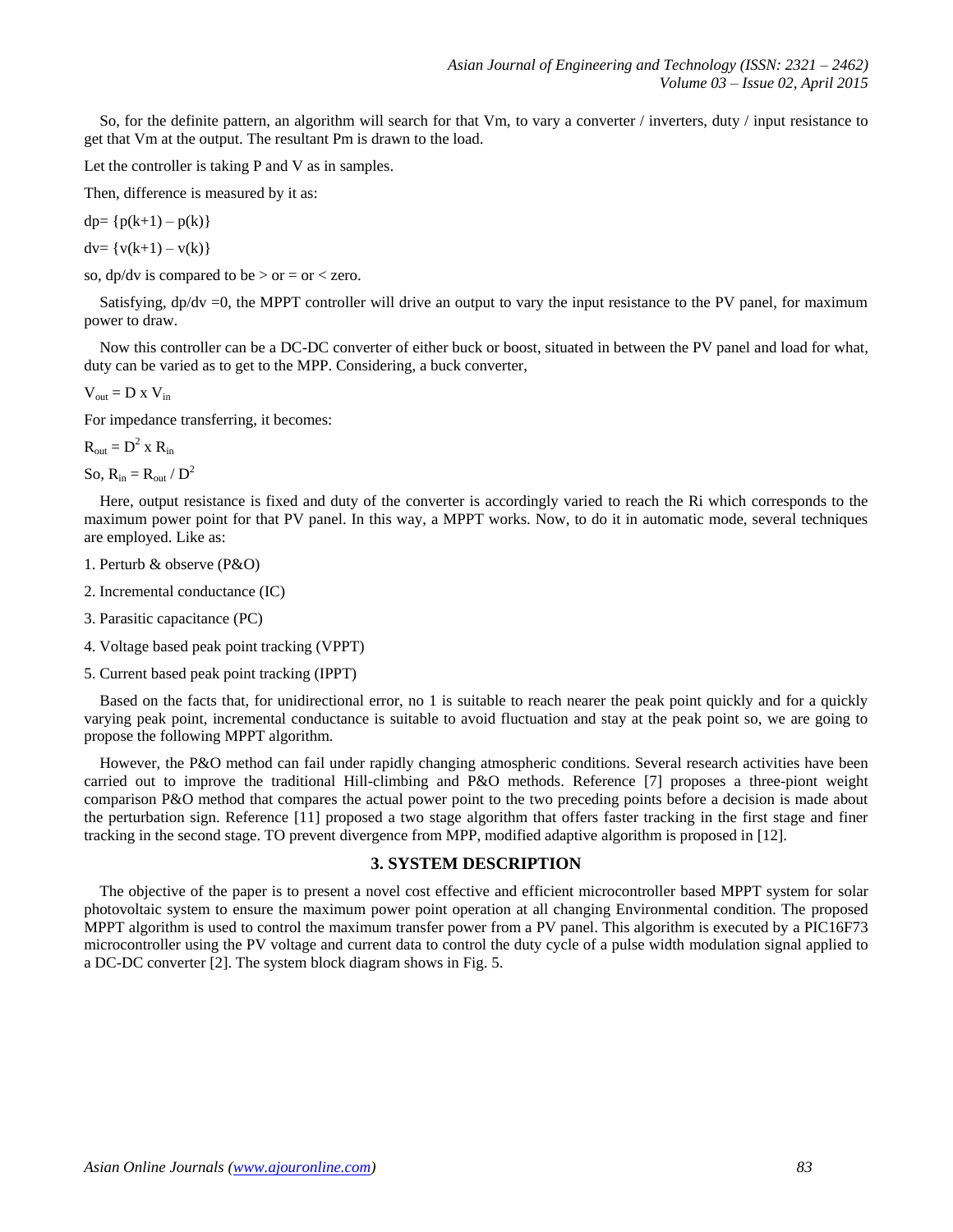

 **Figure 5:** System Block Diagram

 The PV array is interfaced with load using a DC-DC converter to deliver stable power output. PV array output voltage and current is unstable and frequently changing with atmosphere. The DC-DC converter maintains output voltage at a stable level. The voltage and current input to DC-DC converter is measured by different sensor and applied to microcontroller. Microcontroller acts as a switching control unit of this system. It calculates the power input to converter and make necessary adjustment of the PWM duty cycle. The PWM control signal is then applied to DC-DC converter to change the switching frequency and deliver maximum available power to load.

#### *3.1 Microcontroller*

 The MPPT control circuit is implemented in a microcontroller PIC16F73 that has 8-bits analog-to-digital (A/D) converters and two PWM mode signals. The buck converter is controlled by the microcontroller. It read the voltage and current of the solar panels through the A/D port of controller and calculates the output power. The PIC16F73 is a perfect combination of performance, features, and low power consumption for this application. The control circuit compares the PV output power before and after a change in the duty ratio of the DC to DC converter control signal. It is expected that the MPP presents a constant oscillation inherent to the algorithm.

#### *3.2 DC-DC Converter Analysis 3.2.1 Buck Converter*

 There are several topologies available for DC-DC converter. Among them buck converter is in an increasingly popular topology, particularly in battery powered applications, as level of the output voltage can be changed with respect to input voltage. The commonly used a converter in PV systems is a DC-DC power converter. It ensures, through a control action, the transfer of the maximum of electrical power to the load. The structure of the converter is determined according to the load to be supplied. In this article we focus on the step-down DC-DC converter (Buck converter). MPPT uses the same converter for a different purpose, such as regulating the input voltage at the Maximum power point and providing load matching for the maximum power transfer.

#### *3.3 Pulse Width Modulation (PWM)*

 Pulse width modulation (PWM) is a powerful technique for controlling analog circuits with a processor's digital outputs. PWM is employed in a wide variety of applications, ranging from measurement and communications to power control and conversion. By controlling analog circuits digitally, system costs and power consumption can be drastically reduced. What's more, many microcontrollers include on-chip PWM controllers, making implementation easy.

 PWM is a way of digitally encoding analog signal levels. Through the use of high-resolution [counters,](http://www.barrgroup.com/Embedded-Systems/How-To/Counters.php) the duty cycle of a square wave is modulated to encode a specific analog signal level. The PWM signal is still digital because, at any given instant of time, the full DC supply is either fully on or fully off. The voltage or current source is supplied to the analog load by means of a repeating series of on and off pulses. The on-time is the time during which the DC supply is applied to the load, and the off-time is the periods during which that supply is switched off. Given a sufficient bandwidth, any analog value can be encoded with PWM.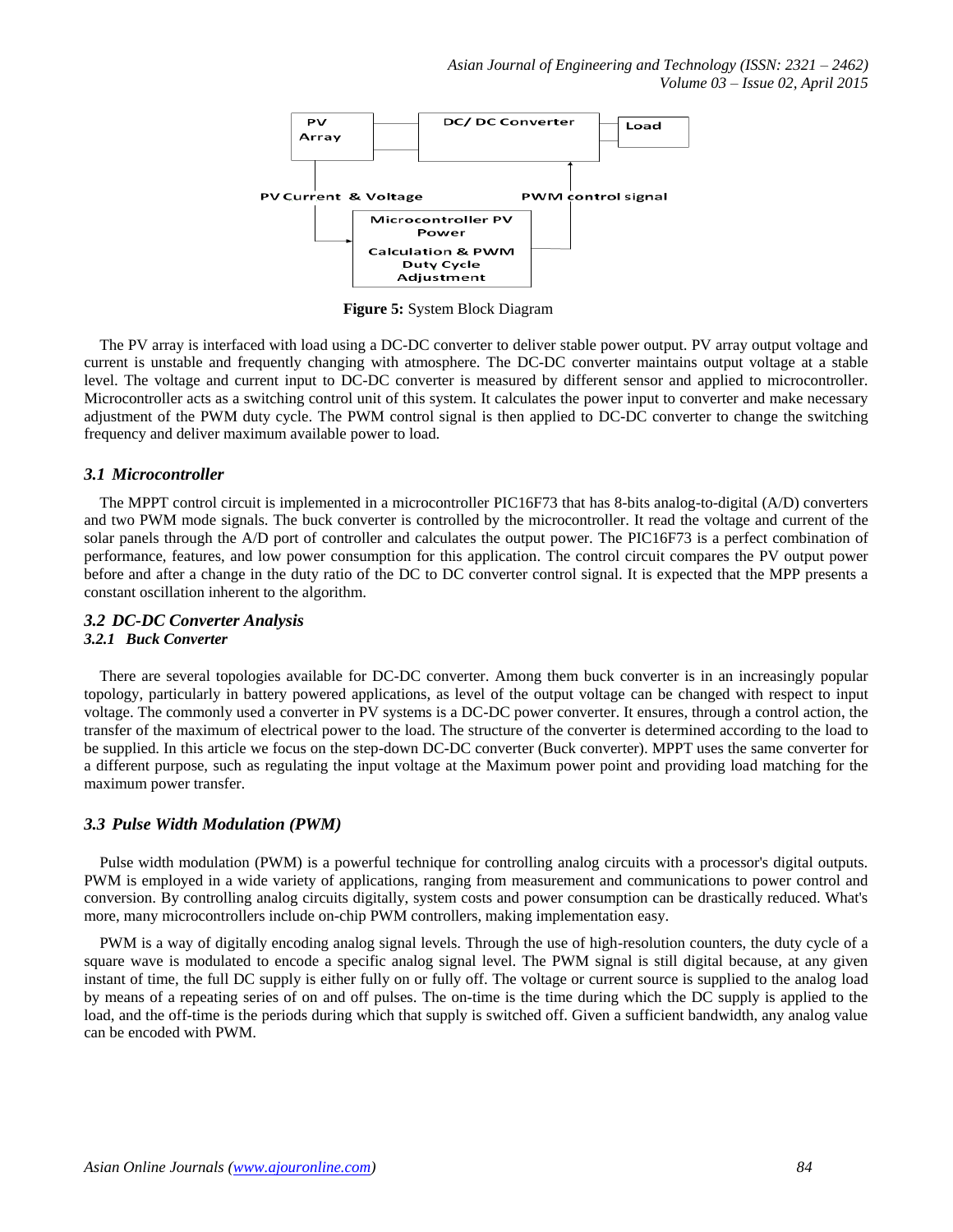

**Figure 6 (a), (b), (c):** PWM Signals of Varying Duty Cycles

 Fig. 6 shows three different PWM signals. Figure 6a shows (a) PWM output at a 10% duty cycle. That is, the signal is on for 10% of the period and off the other 90%. Fig. 6(b) and 6(c) show PWM outputs at 50% and 90% duty cycles, respectively. These three PWM outputs encode three different analog signal values, at 10%, 50%, and 90% of the full strength. If, for example, the supply is 9V and the duty cycle is 10%, a 0.9V analog signal results [15].

 The charging of the battery at Maximum Power Point (MPP) is achieved by carrying out the process of Pulse Width Modulation (PWM) at the switch mode of the DC-DC converter. The pulse width modulation uses time proportioning. This divides the signals into high and low states. The proportion of time spent in the high state is known as the duty cycle. Our algorithm uses different duty cycles to match the impedances of the PV array and the battery to reach the MPP. The duty cycle like the ADC, must be quantized into digital outputs. The duty cycle of the PWM pin (CCP1/ pin 12) is set with a quantized value which is 0 for minimum (0%) duty cycle and 255 for maximum (100%) duty cycle. If the battery is in need of charging, it only charged if the panel voltage is greater than 15V and less than or equal to 20V. The panel voltage and current flows to Buck converter which is activated by a Mosfet connected to the PWM port CCP1 (pin 12).

PORTB and PORTC are declared as outputs and the PWM port is initialized with input.

 In this paper, when compute the maximum power from solar panel by using Microcontroller. Every moment the power can vary. When power increases that time pulse wide modulation also increases, and when power decreases PWM are also decreases.

#### *3.4 Problem Overview*

The MPPT method consider is to automatically find the current  $I_{MPP}$  or voltage  $V_{MPP}$  at which a PV array should work to extract the maximum output power  $P_{MPP}$  under a given temperature and irradiance. Most of MPPT methods respond to variations in both irradiance and temperature, but some are precisely more useful if temperature is approximately constant. Most MPPT methods would automatically respond to various in the array due to aging, though some are open-loop and would require periodic fine tuning [8]. In our context, module will typically be connected to a DC-DC converter that can vary the current coming from the PV array to the load.

# **4. PROPOSED MPPT METHOD**

Most MPPT techniques attempt to find (search) the PV voltage that results in the maximum power point  $V_{\text{MPP}}$ , or to find the PV current  $I_{\text{MPP}}$  corresponding to the maximum power point. Perturb & Observe (P&O) Algorithm is the heart of the MPPT. In this system, the tracker operates by periodically incrementing or decrementing the solar array voltage. If a given perturbation leads to an increase (decrease) in the output power of the PV, then the subsequent perturbation is generated in the same (opposite) direction. So, the duty cycle of the dc chopper is changed and the process is repeated until the maximum power point has been reached. Actually, the system oscillates about the MPP. Reducing the perturbation step size can minimize the oscillation. However, small step size slows down the MPPT. So, to solve this problem the proposed algorithm tracks neither the  $V_{MPP}$  nor the I<sub>MPP</sub>. The algorithm detects the maximum power point of the PV. The computed maximum power is used as a reference value (set point) of the control system. . ON/OFF power controller with PWM switching control the operation of a Buck chopper such that the PV module always operates at its maximum power computed from the MPPT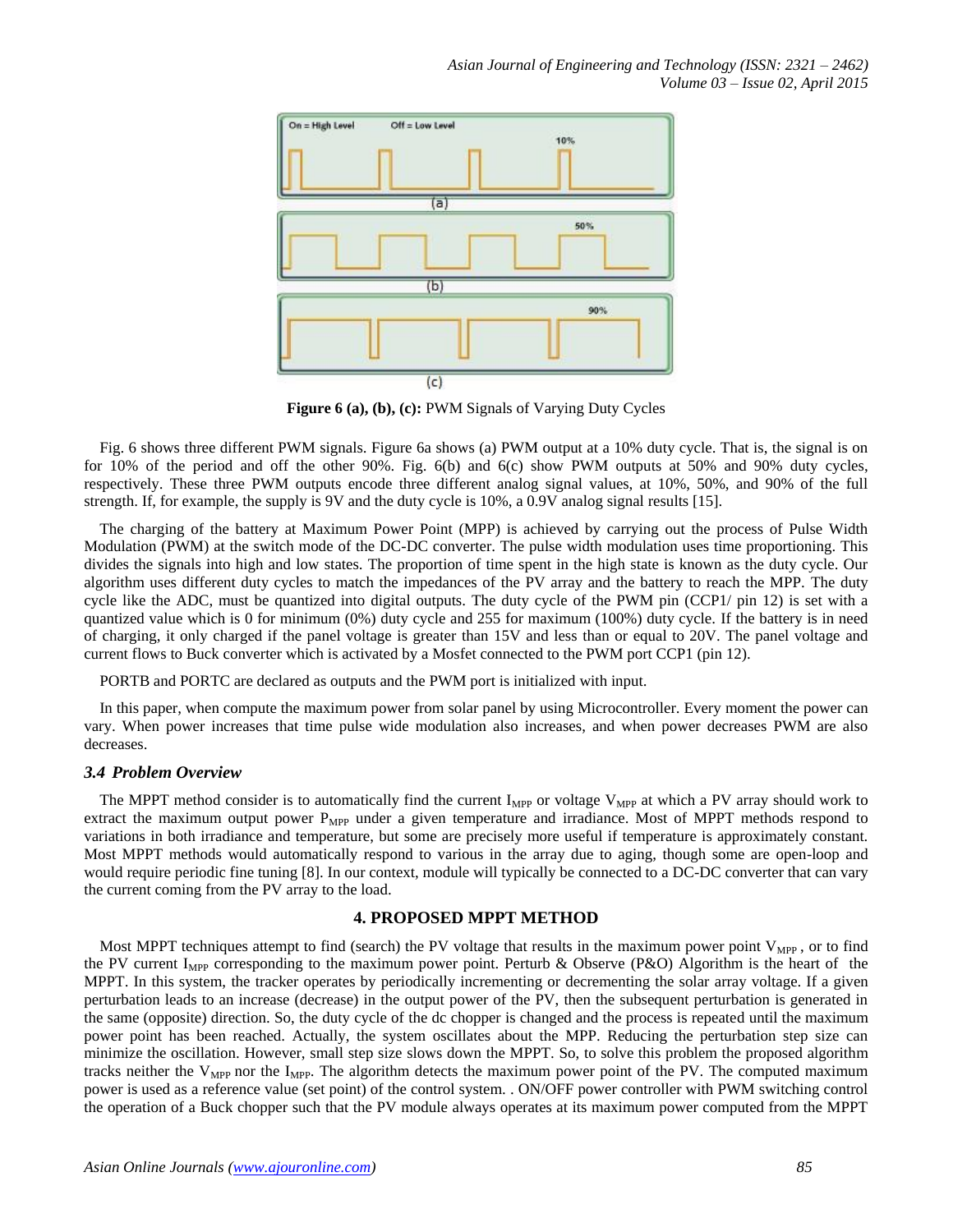algorithm. Actually our proposed MPPT, We can modify from the Hill climbing and Perturb & Observe method. The major difference between the proposed algorithm and other techniques is that the proposed algorithm is used to control directly the power drawn from the PV.

 The proposed MPPT has several advantages: simplicity, high convergence speed, and independent on PV array characteristics.



**Figure 7:** Flowchart of the Proposed MPPT Algorithm

It tracks directly the maximum possible power  $P_{MAX}$  that can be extracted from the PV. The flowchart of the proposed MPPT method is shown in Fig. 7.

 Actually, the algorithm shown in Figure 7 starts by setting PWM to an initial value (half or any other Duty value). Actual PV voltage and current are measured. Then, the instantaneous value of PV power P<sub>Present</sub> is computed. The error between P<sub>Present</sub> and P<sub>past</sub> is input to main MPPT algorithm. The output of the controller is used to drive the power mosfet of the Buck Chopper such that the  $P_{Present}$  tracks  $P_{MAX}$ . Till now, the real maximum power is not tracked. To track the maximum power, the error between  $P_{\text{Present}}$  and  $P_{\text{past}}$  is checked. If the error is lower than a certain upper limit (0.4 Watt), this means that the power drawn from the PV is within allowable value, so we can increment PWM by a certain step size. This new value of P<sub>Present</sub> is stored and used to control the actual power of the PV to track this new value. Then the algorithm is repeated again. When the error between  $P_{\text{Present}}$  and  $P_{\text{past}}$  exceed the upper limit it means that the PV is no longer able to deliver this value of  $P_{MAX}$ . Therefore, we have to decrement of PWM by a certain step size.



**Figure 8:** Ideal MPPT Tracking Process

 The MPPT tracking process shown in Fig. 8 the starting point vary, depending on the atmospheric condition while the duty cycle of system is changed continuously. The tracking process is smoother and slope of the curve is same in either direction from the maximum power point. This curve is obtained under standard testing condition at irradiation level1kw/m2 and at  $25^{\circ}$ c  $[16]$ .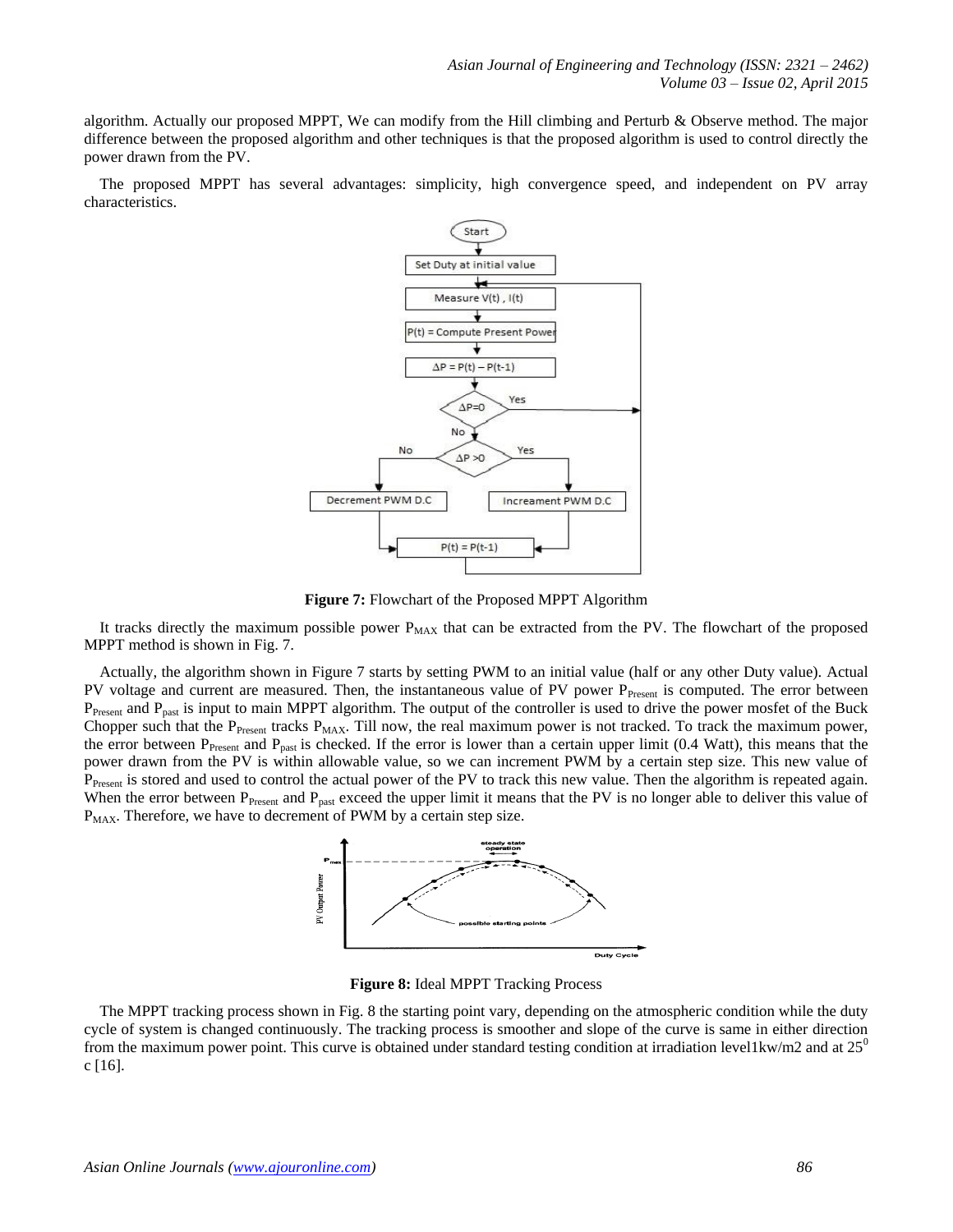

**Figure 9:** Data Measurement with Solar Panel

# **5. SYSTEM PERFORMANCE AND ANALYSIS**

A prototype MPPT system has been developed using the above described methods and tested in the laboratory. The PV array , which is to be used with this system giving a 50 W maximum power and an 21.6 V open –circuit voltage at an irradiation of 1 kW/m<sup>2</sup> and temperature of 25<sup>o</sup>C.

| Maximum power         | 50 W                            |
|-----------------------|---------------------------------|
| Open circuit voltage  | 21.60 V                         |
| Short circuit current | 3.23A                           |
| Voltage at max power  | 17.20 V                         |
| Current at max power  | 2.91A                           |
| Cell Temperature      | $25^{\circ}$ C                  |
| AM                    | 1.5                             |
| Irradiation           | $\overline{1000 \text{ W/m}^2}$ |
| Weight                | 5 Kg                            |

**Table 1:** Specification of the PV Module

 The maximum duty cycle ratio is considered at 90% and the minimum is set at 10% and therefore contributes to efficient power transfer to the converter. In our context, the duty cycle is put 250.

The following data was measured at 10th December, Chittagong at Bangladesh.

**Table 2:** Measured value from circuit response

| 10 <sup>th</sup> December, Chittagong in Bangladesh |               |                        |                   |                      |                        |                   |               |                        |
|-----------------------------------------------------|---------------|------------------------|-------------------|----------------------|------------------------|-------------------|---------------|------------------------|
| Time at 10.00 am                                    |               |                        | Time at 12.30 pm  |                      |                        | Time at 2.00 pm   |               |                        |
| <b>PV</b><br><b>Volt</b>                            | Duty<br>Cycle | <b>Power</b><br>(watt) | PV<br><b>Volt</b> | <b>Duty</b><br>Cycle | <b>Power</b><br>(watt) | PV<br><b>Volt</b> | Duty<br>Cycle | <b>Power</b><br>(watt) |
| 17.3                                                | 149           | 40.4                   | 19.4              | 174                  | 42                     | 16.4              | 98            | 35.3                   |
| 18.0                                                | 155           | 43.1                   | 17.8              | 156                  | 41.2                   | 17.0              | 120           | 38                     |
| 17.0                                                | 140           | 39                     | 18.0              | 162                  | 46                     | 16.5              | 110           | 36                     |
| 16.3                                                | 138           | 37                     | 20.1              | 180                  | 46.8                   | 19.4              | 170           | 42.3                   |
| 18.4                                                | 165           | 46                     | 20.0              | 180                  | 43.6                   | 18.0              | 160           | 44.1                   |
| 17.2                                                | 98            | 38.7                   | 17.1              | 150                  | 40.2                   | 17.5              | 145           | 40                     |
| 16.8                                                | 104           | 38                     | 19.5              | 178                  | 43                     | 18.7              | 165           | 40.6                   |
| 19.4                                                | 170           | 42                     | 16.3              | 135                  | 37                     | 19.4              | 174           | 42                     |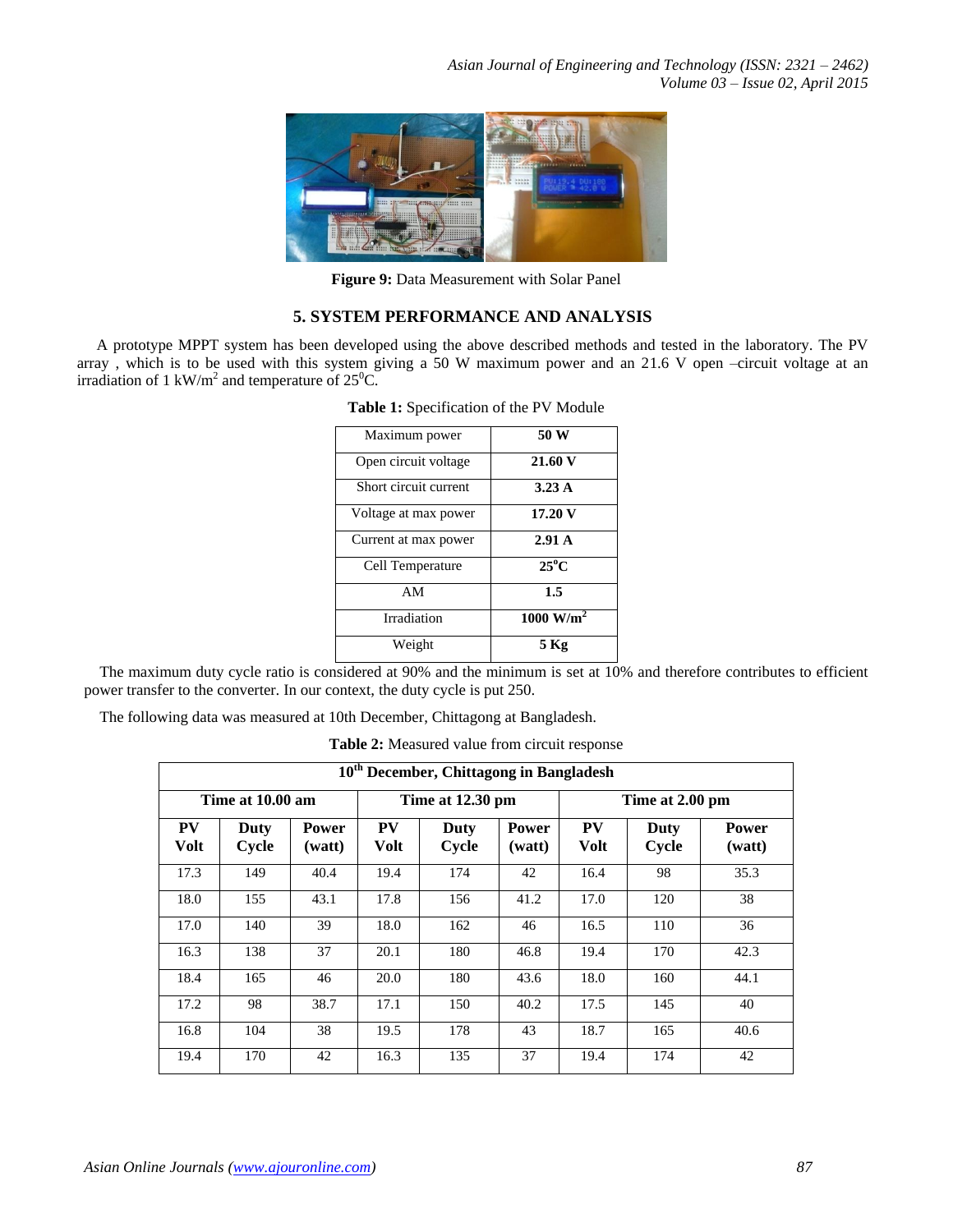

**Figure 10:** Duty Cycle vs. Power Characteristics

 In Fig. 9, we can see that, Power delivered to output at different instant of tracking process also changes between different periods of day time. Initially, the output power varies significantly with duty cycle indicates by the slope of the curve in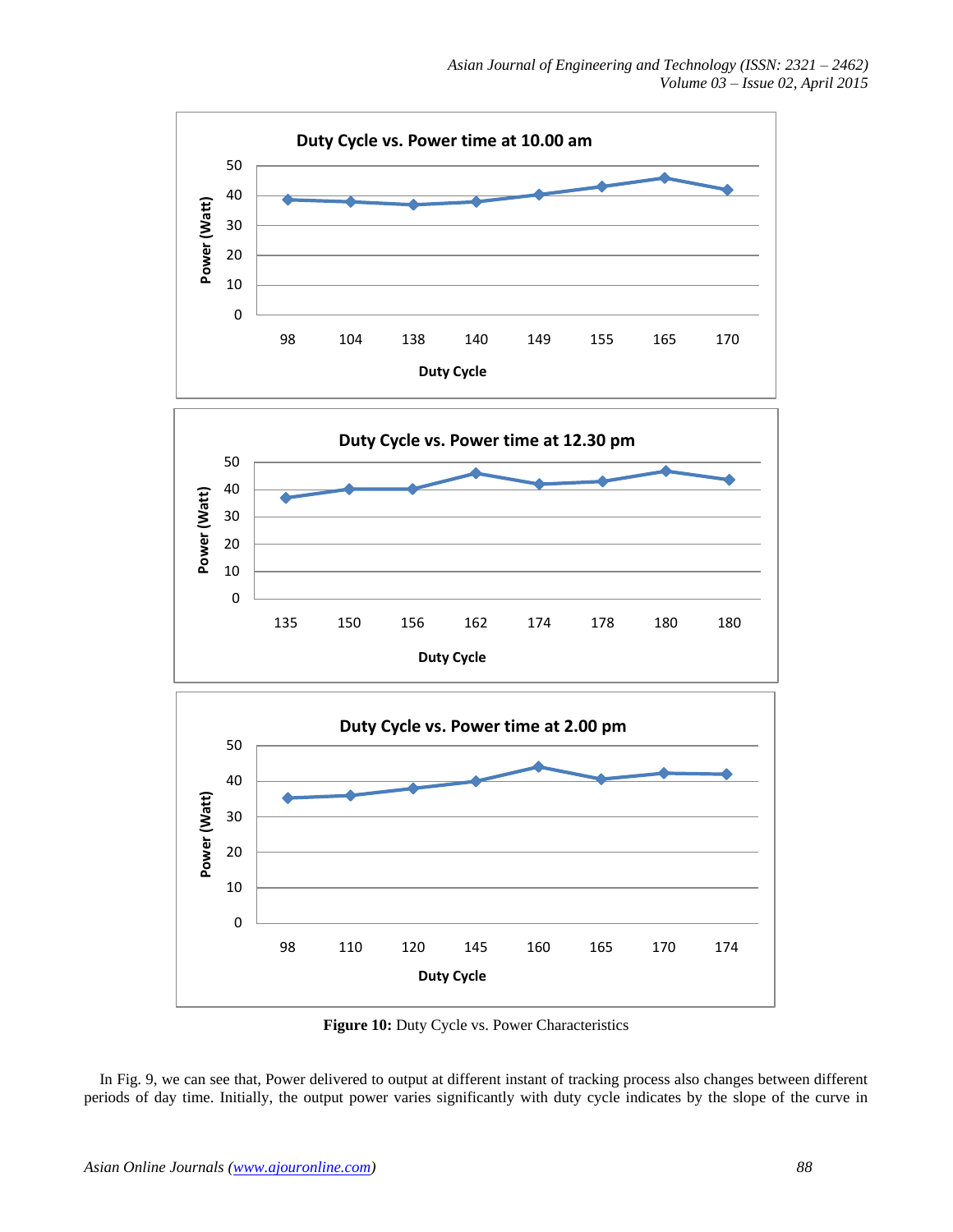figures. When voltage increases that time power also increases. And when voltage increases that time duty cycle also increases. This figure sees that at the time of 10.00 am, when duty cycle is at 165 that time output power is maximum at 46W. And duty cycle is at 138 that time output power is minimum at 37W. For time at 12.30 pm and 2.00 pm, when duty cycle is at 180 and 160 that time output powers are 46.8 W and 44.1 W, the duty cycle is 135 and 98 that time output powers are 37W and 35.3W respectively.

 These experimental values revel that the output powers are changed with environmental condition. This is because of PV nature of solar panel which depends on temperature and irradiance labels.

Comparative results of non MPPT and MPPT Systems were discussed by Table 3.

| Solar     | Voltage at load | <b>Current at load</b> | Power at load | <b>MPPT Efficiency than Non MPPT</b> |  |
|-----------|-----------------|------------------------|---------------|--------------------------------------|--|
| Normal    | 13.8 V          | .5 A                   | 20.7 W        | 89.37 %                              |  |
| With MPPT | 14.0 V          | 2.8 A                  | 39.2 W        |                                      |  |

**Table 3:** Comparative result of Non MPPT and MPPT

#### **6. CONCLUSION**

 In this paper proposed MPPT algorithm with buck converter and PWM controlled by microcontroller was employed and compared with non MPPT technique. The proposed method is deemed as a modified P&O MPPT algorithm where cost effective hardware and software is recommended. Nevertheless, the basic difference between proposed algorithm and the remaining algorithm is that, the proposed method calculates the maximum power and governs directly the extracted power from the photovoltaic to that calculated value where as the remaining algorithms try to reach the maximum point by the knowledge of the voltage or current corresponding to that maximum point. The implementation of the proposed method is simple and can be easily instructed to reach and acceptable efficiency of the PV. The results also indicate that the proposed method tracking the PV array at maximum power in comparison with non MPPT method.

#### **7. REFERENCES**

- [1] N. Femia, et. Al. "Optimization of Perturb and observe Maximum Power Point tracking Method," *IEEE Trans. Power Electron*, Vol. 20, pp.963-973,July 2005.
- [2] E.. Koutroulis;et. Al, "Development of a Microcontroller –based photovoltaic maximum power tracking control system," *IEEE Trans. on power Electron*, Vol. 16, No. 1, pp. 46-54, 2001.
- [3] A.P.Yadav, S. Thirumaliah and G. Harith. "Comparison of MPPT Algorithms for DC-DC Converters Based PV Systems" International Journal of Advanced Research in Electrical, Electronics and Instrumentation Engineering Vol. 1, Issue 1, July 2012.
- [4] Y.-H.Chang and C.-Y. Chang, "A Maximum Power Point Tracking of PV System by Scaling Fuzzy Control," presented at International Multi Conference of Engineers and Computer Scientists, Hong Kong, 2010.
- [5] M.E.Ahmad and S.Mekhilef, "Design and Implementation of a Multi Level Three-Phase Inverter with Less Switches and Low Output Voltage Distortion," Journal of Power Electronics, vol. 9, pp. 594-604, 2009.
- [6] Xuejun Liu and A. C. Lopes, "An improved perturbation and observe maximum Power Point Tracking Algorithm for PV arrays", IEEE PESC, 2004, pp 2005 – 2010.
- [7] S. jain and V. Agarwal,"A new Algorithm for Rapid Tracking of Approximate Maximum Power Point in Photovoltaic Systems," IEEE Power Electronic Letter., Vol. 2,pp. 16-19 , mar. 2004.
- [8] T.Esram and P. L.Chapman, "Comparison of Photovoltaic Array Maximum Power Point Tracking Techniques," IEEE Transactions on Energy Conversion, Vol. 22, No. 2, 2007.
- [9] S.Mekhilef, "Performance of grid connected inverter with maximum power point tracker and power factor control," International Journal of Power Electronics, vol.1, pp. 49-62.
- [10] M.Azab, "A New Maximum Power Point Tracking for Photovoltaic Systems," WASET, vol. 34, 2008, pp. 571- 574.
- [11] W. iao and W. G. Dunford, "A modified adaptive hill climbing MPPT method for photovoltaic power systems,"  $35<sup>th</sup>$